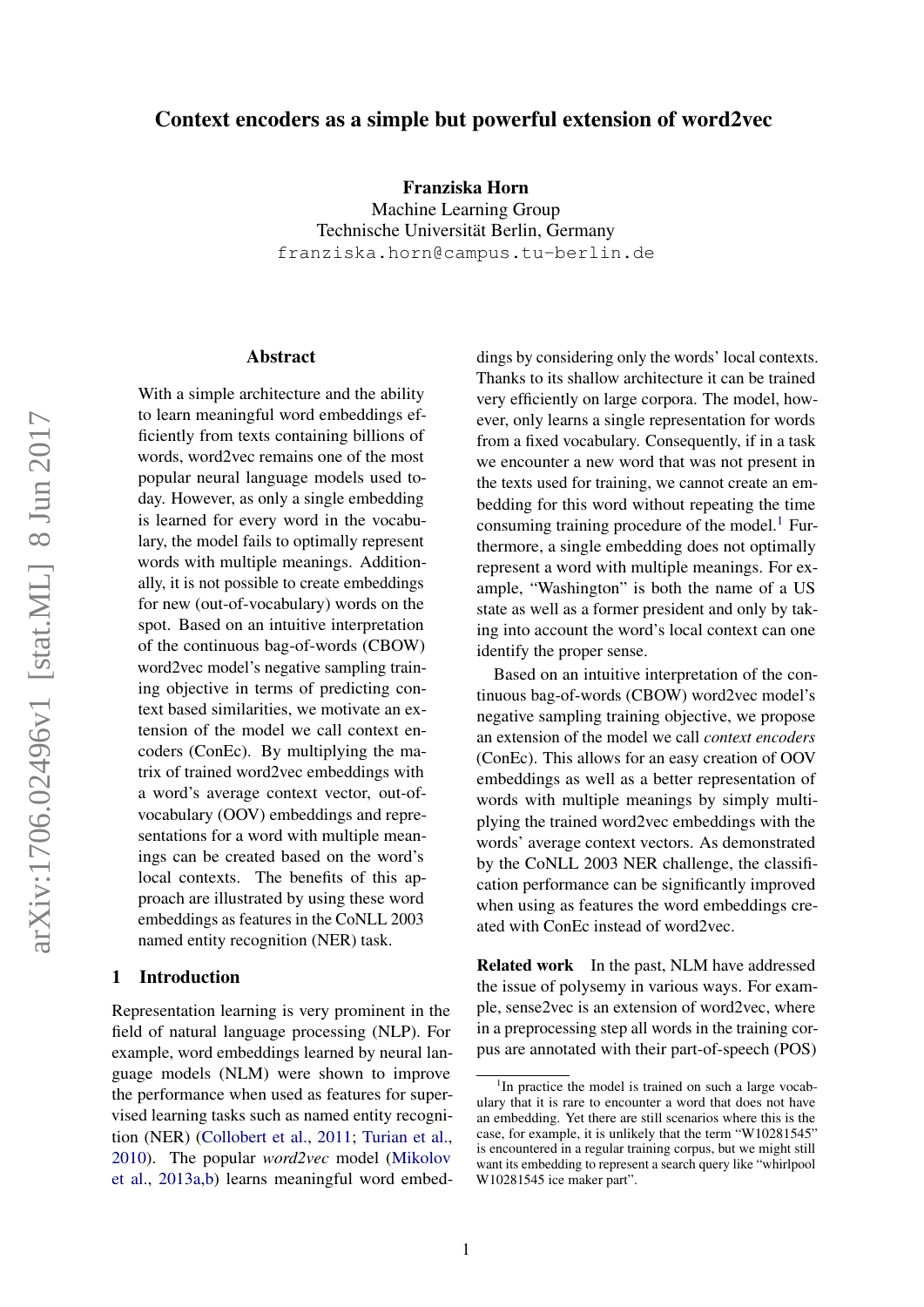tag and then the embeddings are learned for tokens consisting of the words themselves and their POS tags. This way, different representations are generated e.g. for words that are used both as a noun and verb [\(Trask et al.,](#page-5-1) [2015\)](#page-5-1). Other methods first cluster the contexts in which the words appear [\(Huang et al.,](#page-4-3) [2012\)](#page-4-3) or use additional resources such as wordnet to identify multiple meanings of words [\(Rothe and Schütze,](#page-4-4) [2015\)](#page-4-4). One possibility to create OOV embeddings is to learn representations for all character n-grams in the texts and then compute the embedding of a word by combining the embeddings of the n-grams occurring in it [\(Bojanowski et al.,](#page-4-5) [2016\)](#page-4-5). However, none of these NLM are designed to solve both the OOV and polysemy problem at the same time. Furthermore, compared to word2vec they require more parameters, resources, or additional steps in the training procedure. ConEc on the other hand can generate OOV embeddings as well as improved representations for words with multiple meanings by simply multiplying the matrix of trained word2vec embeddings with the words' average context vectors.

# 2 Background: CBOW word2vec trained with negative sampling

Word2vec (Fig. [3](#page-6-0) in the Appendix) learns  $d$ dimensional vector representations, referred to as word embeddings, for all  $N$  words in the vocabulary. It is a shallow NLM with parameter matrices  $W_0, W_1 \in \mathbb{R}^{N \times d}$ , which are tuned iteratively by scanning huge amounts of text sentence by sentence. Based on some context words, the algorithm tries to predict the target word between them. Mathematically, this is realized by first computing the sum of the embeddings of the context words by selecting the appropriate rows from  $W_0$ . This vector is then multiplied by several rows selected from  $W_1$ : one of these rows corresponds to the target word, while the others correspond to  $k$  'noise' words selected at random (negative sampling). After applying a non-linear activation function, the backpropagation error is computed by comparing this output to a label vector  $\mathbf{t} \in \mathbb{R}^{k+1}$ , which is 1 at the position of the target word and 0 for all  $k$  noise words. After the training of the model is complete, the word embedding for a target word is the corresponding row of  $W_0$ .

#### 3 Context Encoders

Similar words appear in similar contexts [\(Harris,](#page-4-6) [1954\)](#page-4-6). For example, two words synonymous with each other could be exchanged for one another in almost all contexts without a reader noticing. Based on the context word co-occurrences, pairwise similarities between all  $N$  words of the vocabulary can be computed, resulting in a similarity matrix  $S \in \mathbb{R}^{N \times N}$  (or for a single word w the vector  $\mathbf{s}_w \in \mathbb{R}^N$ ) with similarity scores between 0 and 1. These similarities should be preserved in the word embeddings, e.g. the cosine similarity between the embedding vectors of two words used in similar contexts should be close to 1, or, more generally, the scalar product of the matrix with word embeddings  $Y \in \mathbb{R}^{N \times d}$  should approximate S. Obviously, the most straightforward way of obtaining word embeddings satisfying  $YY^{\top} \approx S$ would be to compute the singular value decomposition (SVD) of the similarity matrix  $S$  and use the eigenvectors corresponding to the d largest eigenvalues [\(Levy et al.,](#page-4-7) [2014,](#page-4-7) [2015\)](#page-4-8). As our vocabulary typically comprises tens of thousands of words, performing an SVD of the corresponding similarity matrix is computationally far too expensive. Yet, while the similarity matrix would be huge, it would also be quite sparse, as many words are of course not synonymous with each other. If we picked a small number  $k$  of random words, chances are their similarities to a target word would be close to 0. Therefore, while the product of a single word's embedding  $y_w \in \mathbb{R}^d$  and the matrix of all embeddings Y should result in a vector  $\hat{\mathbf{s}}_w \in \mathbb{R}^N$  close to the true similarities  $s_w$  of this word, if we only consider a small subset of  $\hat{\mathbf{s}}_w$  corresponding to the word itself and  $k$  random words, it is sufficient if this approximates the binary vector  $\mathbf{t}_w \in \mathbb{R}^{k+1}$ , which is 1 for the word itself and 0 elsewhere.

The CBOW word2vec model trained with negative sampling can therefore be interpreted as a neural network (NN) that predicts a word's similarities to other words (Fig. [1\)](#page-2-0). During training, for each occurrence  $i$  of a word  $w$  in the texts, a binary vector  $\mathbf{x}_{w_i} \in \mathbb{R}^N$ , which is 1 at the positions of the context words of  $w$  and  $0$  elsewhere, is used as input to the network and multiplied by a set of weights  $W_0$  to arrive at an embedding  $y_{w_i} \in \mathbb{R}^d$ (the summed rows of  $W_0$  corresponding to the context words). This embedding is then multiplied by another set of weights  $W_1$ , which corresponds to the full matrix of word embeddings  $Y$ , to produce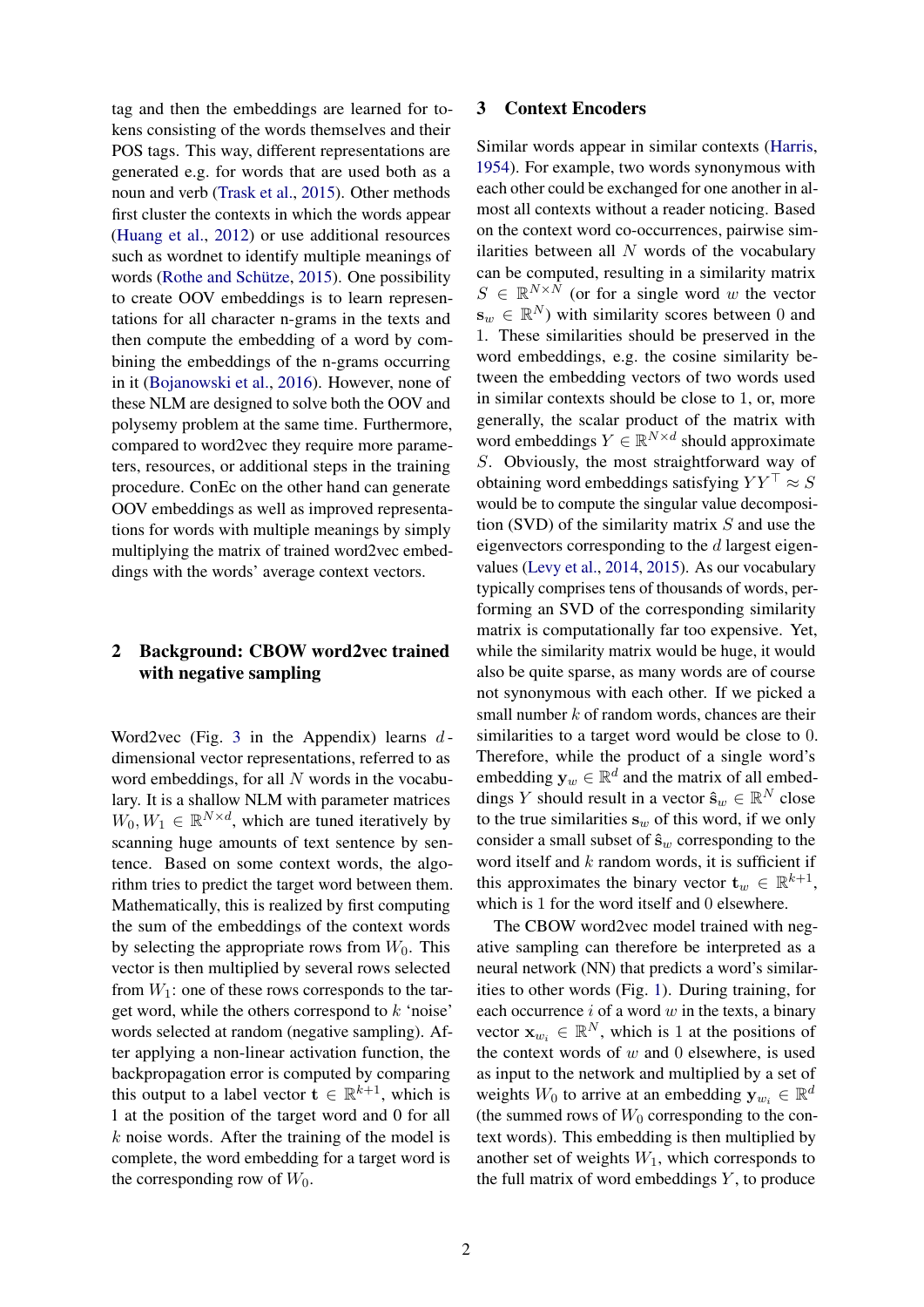the output of the network, a vector  $\hat{\mathbf{s}}_{w_i} \in \mathbb{R}^N$  containing the approximated similarities of the word  $w$  to all other words. The training error is then computed by comparing a subset of the output to a binary target vector  $\mathbf{t}_{w_i} \in \mathbb{R}^{k+1}$ , which serves as an approximation of the true similarities  $s_w$  when considering only a small number of random words. We refer to this interpretation of the model as *context encoders* (ConEc), as it is closely related to similarity encoders (SimEc), a dimensionality reduction method used for learning similarity preserving representations of data points [\(Horn and](#page-4-9) [Müller,](#page-4-9) [2017\)](#page-4-9).

<span id="page-2-0"></span>

Figure 1: Context encoder (ConEc) NN architecture corresponding to the CBOW word2vec model trained with negative sampling.

While the training procedure of ConEc is identical to that of word2vec, there is a difference in the computation of a word's embedding after the training is complete. In the case of word2vec, the word embedding is simply the row of the tuned  $W_0$ matrix. When considering the idea behind the optimization procedure, we instead propose to create the representation of a target word  $w$  by multiplying  $W_0$  with the word's average context vector  $x_w$ , as this better resembles how the word embeddings are computed during training.

We distinguish between a word's 'global' and 'local' average context vector (CV): The global CV is computed as the average of all binary CVs  $\mathbf{x}_{w_i}$ corresponding to the  $M_w$  occurrences of w in the whole training corpus:

$$
\mathbf{x}_{w_{\text{global}}} = \frac{1}{M_w}\sum_{i=1}^{M_w}\mathbf{x}_{w_i}
$$

,

while the local CV  $x_{w_{local}}$  is computed likewise but considering only the  $m_w$  occurrences of w in a

single document. We can now compute the embedding of a word w by multiplying  $W_0$  with the weighted average between both CVs:

<span id="page-2-2"></span>
$$
\mathbf{y}_w = (a \cdot \mathbf{x}_{w_{\text{global}}} + (1 - a) \mathbf{x}_{w_{\text{local}}})^\top W_0 \quad (1)
$$

with  $a \in [0, 1]$ . The choice of a determines how much emphasis is placed on the word's local context, which helps to distinguish between multiple meanings of the word [\(Melamud et al.,](#page-4-10)  $2015$  $2015$ ).<sup>2</sup> As an out-of-vocabulary word does not have a global CV (as it never occurred in the training corpus), its embedding is computed solely based on the local context, i.e. setting  $a = 0$ .

With this new perspective on the model and optimization procedure, another advancement is feasible. Since the context words are merely a sparse feature vector used as input to a NN, there is no reason why this input vector should not contain other features about the target word as well. For example, the feature vector  $x_w$  could be extended to contain information about the word's case, part-ofspeech (POS) tag, or other relevant details. While this would increase the dimensionality of the first weight matrix  $W_0$  to include the additional features when mapping the input to the word's embedding, the training objective and therefore also  $W_1$  would remain unchanged. These additional features could be especially helpful if details about the words would otherwise get lost in preprocessing (e.g. by lowercasing) or to retain information about a word's position in the sentence, which is ignored in a BOW approach. These extended ConEcs are expected to create embeddings that even better distinguish between the words' different senses by taking into account, for example, if the word is used as a noun or verb in the current context, similar to the sense2vec algorithm [\(Trask et al.,](#page-5-1) [2015\)](#page-5-1). But instead of explicitly learning multiple embeddings per term, like sense2vec, only the dimensionality of the input vector is increased to include the POS tag of the current word as a feature, which is expected to improve generalization if few training examples are available.

#### 4 Experiments

The word embeddings learned by word2vec and context encoders are evaluated on the CoNLL 2003 NER benchmark task [\(Tjong et al.,](#page-4-11) [2003\)](#page-4-11). We use a CBOW word2vec model trained with negative sampling as described above where  $k = 13$ , the

<span id="page-2-1"></span> $2$ This implicitly assumes a word is only used in a single sense in one document.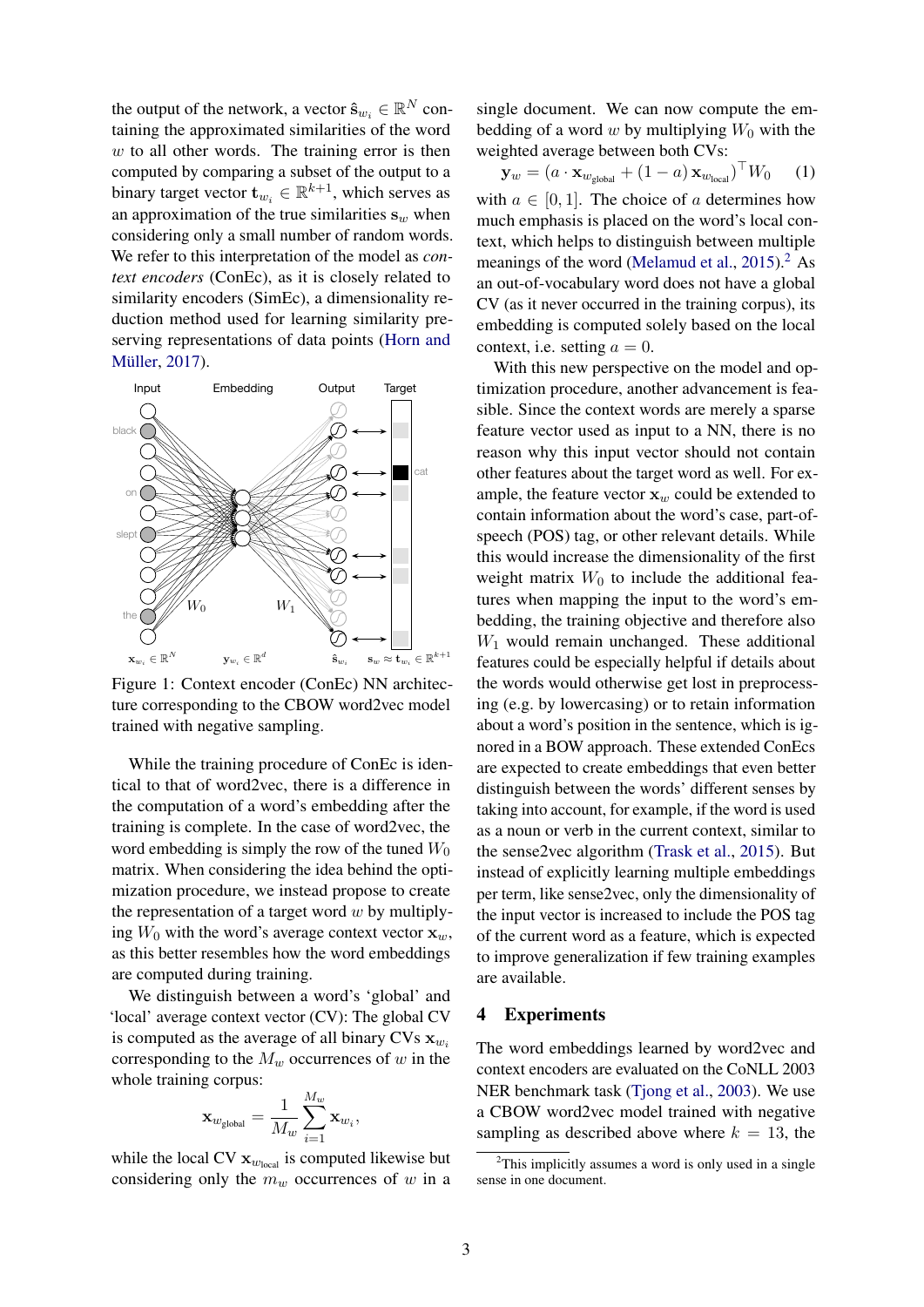<span id="page-3-1"></span>

Figure 2: Results of the NER task based on three random initializations of the word2vec model. *Left panel:* Overall results, where the mean performance using word2vec embeddings (*dashed lines*) is considered as our baseline, all other embeddings are computed with ConEcs using various combinations of the words' global and local CVs. *Right panel:* Increased performance (mean and standard deviation) on the test fold when using ConEc: Multiplying the word2vec embeddings with global CVs yields a performance gain of 2.5 percentage points (*A*). By additionally using local CVs to create OOV word embeddings we gain another 1.7 points (*B*). When using a combination of global and local CVs (with  $a = 0.6$ ) to distinguish between the different meanings of words, the F1-score increases by another 5.1 points (*C*), yielding a F1-score of 39.92%, which marks a significant improvement compared to the 30.59% reached with word2vec features.

embedding dimensionality d is 200 and we use a context window of 5 words. The word embeddings created by ConEc are built directly on top of the word2vec model by multiplying the original embeddings  $(W_0)$  with the respective context vectors. Code to replicate the experiments is available online.[3](#page-3-0) Additionally, the performance on a word analogy task [\(Mikolov et al.,](#page-4-1) [2013a\)](#page-4-1) is reported in the Appendix.

Named Entity Recognition The main advantage of context encoders is their ability to use local context to create OOV embeddings and distinguish between the different senses of words. The effects of this are most prominent in a task such as NER, where the local context of a word can make all the difference, e.g. to distinguish between the "Chicago Bears" (an organization) and the city of Chicago (a location). We tested this on the CoNLL 2003 NER task by using the word embeddings as features together with a logistic regression classifier. The reported F1-scores were computed using the official evaluation script. The results achieved with various word embeddings in the training, development, and test part of the CoNLL task are reported in Fig. [2.](#page-3-1) It should be noted that we are

using this task as an extrinsic evaluation to illustrate the advantages of ConEc embeddings over the regular word2vec embeddings. To isolate the effects on the performance, we are only using these word embeddings as features, while typically the performance on this NER challenge is much higher when other features such as a word's case or POS tag are included as well.

The word2vec embeddings were trained on the documents used in the training part of the task. OOV words in the development and test parts are represented as zero vectors.<sup>[4](#page-3-2)</sup> With three parameter settings, we illustrate the advantages of ConEc: A) Multiplying the word2vec embeddings by the words' average context vectors generally improves

the embeddings. To show this, ConEc word embeddings were computed using only global CVs (Eq. [1](#page-2-2) with  $a = 1$ ), which means OOV words again have a zero representation. With these embeddings (labeled 'global' in Fig. [2\)](#page-3-1), the performance improves on the dev and test folds of the task.

B) Useful OOV embeddings can be created from the local context of a new word. To show this, the ConEc embeddings for words from the training vocabulary ( $w \in N$ ) were computed as in A), but

<span id="page-3-0"></span><sup>3</sup> <https://github.com/cod3licious/conec>

<span id="page-3-2"></span><sup>4</sup> Since this is a very small corpus, we trained word2vec for 25 iterations on these documents.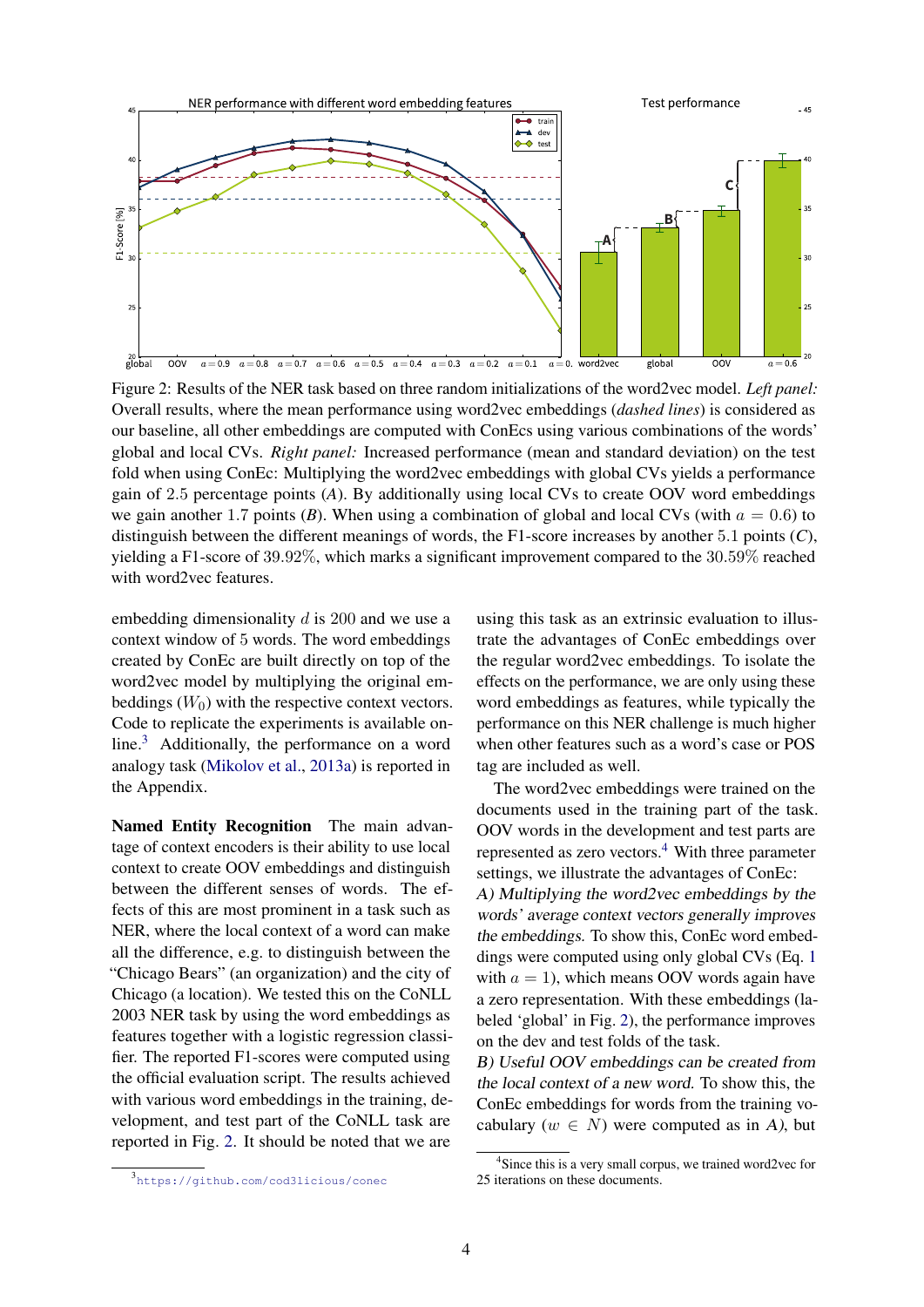now the embeddings for OOV words  $(w' \notin N)$ were computed using local CVs (Eq. [1](#page-2-2) with  $a =$  $1 \forall w \in N$  and  $a = 0 \forall w' \notin N$ ; referred to as 'OOV' in the figure). The training performance obviously stays the same, because here all words have an embedding based on their global contexts. However, there is a jump in the ConEc performance on the dev and test folds, where OOV words now have a representation based on their local contexts. C) Better embeddings for a word with multiple meanings can be created by using a combination of the word's average global and local CVs as input to the ConEc. To show this, the OOV embeddings were computed as in B), but now for the words occurring in the training vocabulary, the local context was taken into account as well by setting  $a < 1$  $a < 1$  (Eq. 1 with  $a \in [0,1)$   $\forall w \in N$  and  $a = 0 \forall w' \notin N$ ). The best performances on all folds are achieved when averaging the global and local CVs with around  $a = 0.6$  before multiplying them with the word2vec embeddings. This clearly shows that ConEc embeddings created by incorporating local context can help distinguish between multiple meanings of words.

### 5 Conclusion

Context encoders are a simple but powerful extension of the CBOW word2vec model trained with negative sampling. By multiplying the matrix of trained word2vec embeddings with the words' average context vectors, ConEcs are easily able to create OOV embeddings on the spot as well as distinguish between multiple meanings of words based on their local contexts. The benefits of this were demonstrated in the CoNLL NER challenge.

#### Acknowledgments

I would like to thank Antje Relitz, Ivana Balaževic, Christoph Hartmann, Andreas Nowag, Klaus- ´ Robert Müller, and other anonymous reviewers for their helpful comments on earlier versions of this manuscript.

Franziska Horn acknowledges funding from the Elsa-Neumann scholarship from the TU Berlin.

### References

<span id="page-4-5"></span>Piotr Bojanowski, Edouard Grave, Armand Joulin, and Tomas Mikolov. 2016. Enriching word vectors with subword information. *arXiv preprint arXiv:1607.04606* .

- <span id="page-4-0"></span>Ronan Collobert, Jason Weston, Léon Bottou, Michael Karlen, Koray Kavukcuoglu, and Pavel Kuksa. 2011. Natural language processing (almost) from scratch. *The Journal of Machine Learning Research* 12:2493–2537.
- <span id="page-4-12"></span>Yoav Goldberg and Omer Levy. 2014. word2vec explained: Deriving Mikolov et al.'s negativesampling word-embedding method. *arXiv preprint arXiv:1402.3722* .
- <span id="page-4-6"></span>Zellig S Harris. 1954. Distributional structure. *Word* 10(2-3):146–162.
- <span id="page-4-9"></span>Franziska Horn and Klaus-Robert Müller. 2017. Learning similarity preserving representations with neural similarity encoders. *arXiv preprint arXiv:1702.01824* .
- <span id="page-4-3"></span>Eric H Huang, Richard Socher, Christopher D Manning, and Andrew Y Ng. 2012. Improving word representations via global context and multiple word prototypes. In *Proceedings of the 50th Annual Meeting of the Association for Computational Linguistics: Long Papers-Volume 1*. ACL, pages 873–882.
- <span id="page-4-8"></span>Omer Levy, Yoav Goldberg, and Ido Dagan. 2015. Improving distributional similarity with lessons learned from word embeddings. *Transactions of the Association for Computational Linguistics* 3:211–225.
- <span id="page-4-7"></span>Omer Levy, Yoav Goldberg, and Israel Ramat-Gan. 2014. Linguistic regularities in sparse and explicit word representations. In *CoNLL*. pages 171–180.
- <span id="page-4-10"></span>Oren Melamud, Ido Dagan, and Jacob Goldberger. 2015. Modeling word meaning in context with substitute vectors. In *Human Language Technologies: The 2015 Annual Conference of the North American Chapter of the ACL*.
- <span id="page-4-1"></span>Tomas Mikolov, Kai Chen, Greg Corrado, and Jeffrey Dean. 2013a. Efficient estimation of word representations in vector space. *arXiv preprint arXiv:1301.3781* .
- <span id="page-4-2"></span>Tomas Mikolov, Ilya Sutskever, Kai Chen, Greg S Corrado, and Jeff Dean. 2013b. Distributed representations of words and phrases and their compositionality. In *Advances in neural information processing systems*. pages 3111–3119.
- <span id="page-4-4"></span>Sascha Rothe and Hinrich Schütze. 2015. Autoextend: Extending word embeddings to embeddings for synsets and lexemes. *arXiv preprint arXiv:1507.01127* .
- <span id="page-4-11"></span>EF Tjong, Kim Sang, and F De Meulder. 2003. Introduction to the CoNLL-2003 Shared Task: Language-Independent Named Entity Recognition. In Walter Daelemans and Miles Osborne, editors, *Proceedings of CoNLL-2003*. Edmonton, Canada, pages 142– 147.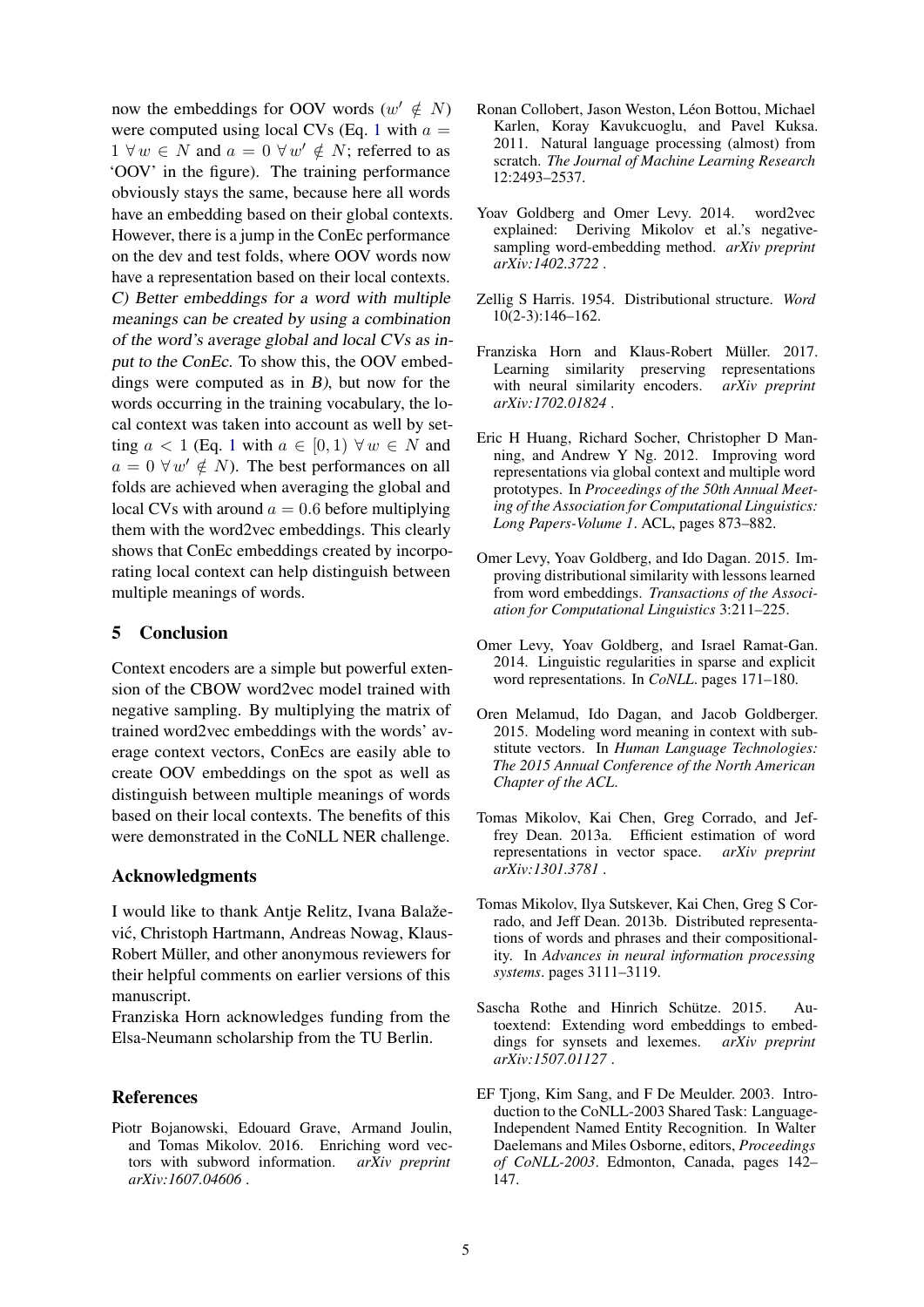- <span id="page-5-1"></span>Andrew Trask, Phil Michalak, and John Liu. 2015. sense2vec-a fast and accurate method for word sense disambiguation in neural word embeddings. *arXiv preprint arXiv:1511.06388* .
- <span id="page-5-0"></span>Joseph Turian, Lev Ratinov, and Yoshua Bengio. 2010. Word representations: a simple and general method for semi-supervised learning. In *Proceedings of the 48th annual meeting of the association for computational linguistics*. Association for Computational Linguistics, pages 384–394.

## Appendix

Analogy task To show that the word embeddings created with context encoders capture meaningful semantic and syntactic relationships between words, we evaluated them on the original analogy task published together with the word2vec model [\(Mikolov et al.,](#page-4-1) [2013a\)](#page-4-1).<sup>[5](#page-5-2)</sup> This task consists of many questions in the form of "*man* is to *king* as *woman* is to XXX" where the model is supposed to find the correct answer *queen*. This is accomplished by taking the word embedding for *king*, subtracting from it the embedding for *man* and then adding the embedding for *woman*. This new word vector should then be most similar (with respect to the cosine similarity) to the embedding for *queen*. [6](#page-5-3) The word2vec model was trained for ten iterations on the  $text{text8}$  corpus,<sup>[7](#page-5-4)</sup> which contains around 17 million words and a vocabulary of about 70k unique words, as well as the training part of the 1-billion benchmark dataset, $8$  which contains over 768 million words with a vocabulary of 486k unique words.<sup>[9](#page-5-6)</sup> The ConEc embeddings were then constructed by multiplying the word2vec embeddings with the words' average global context vectors obtained from the same corpus as the word2vec model was trained on. To achieve the best results, we also had to include the target word itself in these context vectors.

The results of the analogy task are shown in Table [1.](#page-6-1) To capture some of the semantic relations between words (e.g. the first four task categories) it can be advantageous to use context encoders instead of word2vec. One reason for the ConEcs'

superior performance on some of the task categories, but not others, might be that the city and country names compared in the first four task categories only have a single sense (referring to the respective location), while the words asked for in other task categories can have multiple meanings. For example, "run" can be used as both a noun or a verb, additionally, in some contexts it refers to the sport activity while other times it is used in a more abstract sense, e.g. in the context of someone running for president. Therefore, the results in the other task categories might improve if the words' context vectors are first clustered and then the ConEc embedding is generated by multiplying the word2vec embeddings with the average of only those context vectors corresponding to the word's sense most appropriate for the task category.

<span id="page-5-3"></span><span id="page-5-2"></span><sup>5</sup> <https://code.google.com/archive/p/word2vec/>

 $6$ Readers familiar with [Levy et al.](#page-4-8) [\(2015\)](#page-4-8) will recognize this as the 3CosAdd method. We have tried 3CosMul as well, but found that the results did not improve significantly and therefore omitted them here.

<span id="page-5-5"></span><span id="page-5-4"></span><sup>7</sup><http://mattmahoney.net/dc/text8.zip> 8 [http://code.google.com/p/](http://code.google.com/p/1-billion-word-language-modeling-benchmark/)

[<sup>1-</sup>billion-word-language-modeling-benchmark/](http://code.google.com/p/1-billion-word-language-modeling-benchmark/)

<span id="page-5-6"></span><sup>&</sup>lt;sup>9</sup>In this experiment we ignore all words that occur less than 5 times in the training corpus.